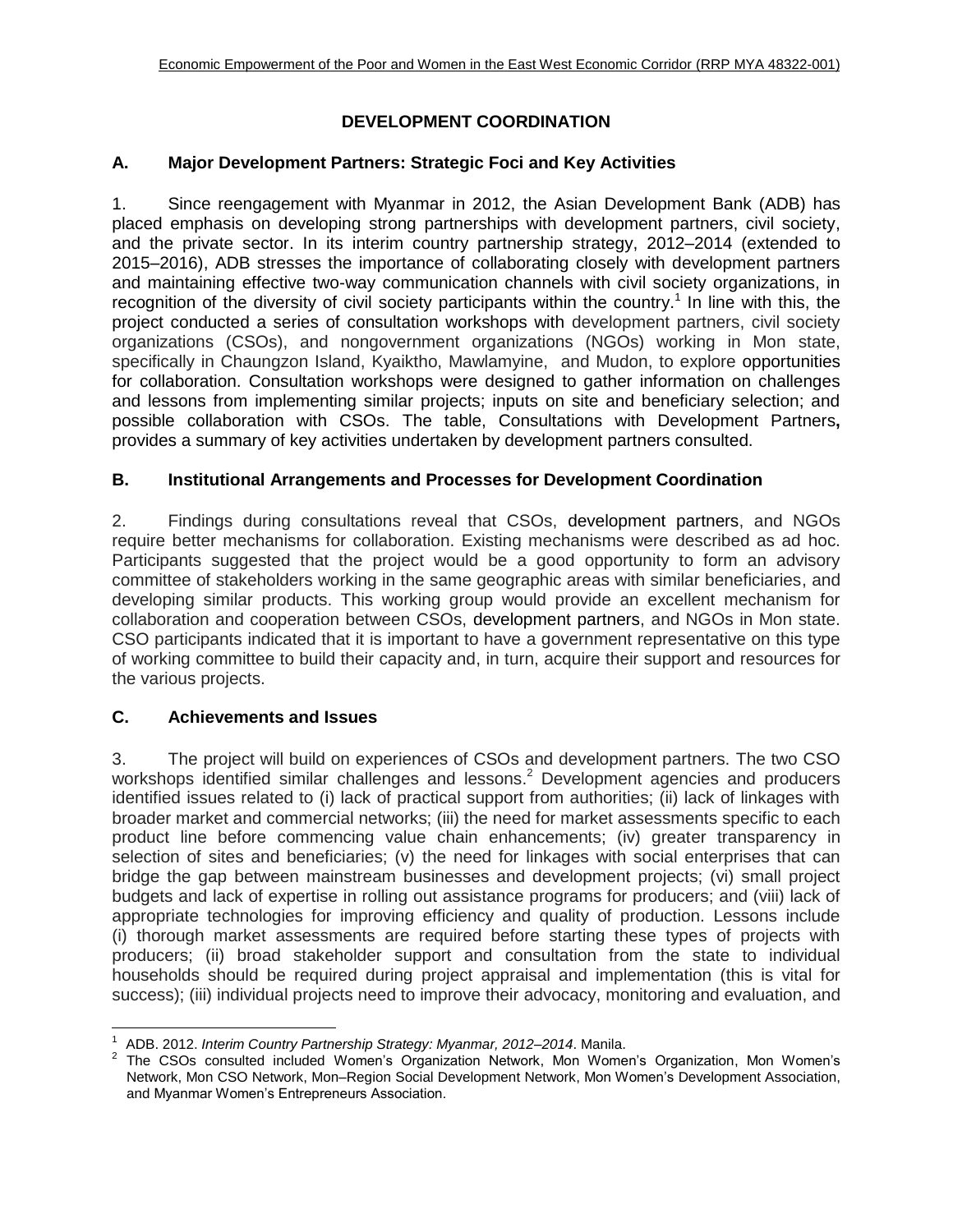communication skills to disseminate lessons and decrease recurrent failures; (iv) strong stakeholder networks need to be established at the beginning of a project to support greater participation and coordination of stakeholders working in the same area.

4. During project preparation, greater synergies with ADB and other development partner interventions in Myanmar were explored. The project interventions to promote pro-poor micro and small enterprises in Mon state are designed to enable entrepreneurs and women to maximize the benefits of increased trade and tourism as a result of road improvements supported by the Greater Mekong Subregion East–West Economic Corridor Eindu to Kawkareik Road Improvement*.* 3 Lessons from the Enhancing Rural Livelihoods and Incomes in Myanmar Project will be identified and applied during grant implementation.<sup>4</sup> The Japan International Cooperation Agency (JICA) has several projects to support the government, including addressing the needs of ethnic minorities. In 2012, JICA conducted a study to collect information and confirm development needs of ethnic minorities in Kayin and Mon states under the Integrated Regional Development for Ethnic Minorities in the Southeast Myanmar Project.<sup>5</sup> The project's skills development components will complement and identify linkages with Swiss Contact's Myanmar Vocational Skills Development Program, which includes Mon state.

### **D. Summary and Recommendations**

5. Findings from the consultations were used to support the design of stakeholder consultations integrated into project implementation. The project includes the following mechanisms for ongoing development partner consultation and coordination: (i) development partners, CSOs, relevant representatives from industries, academia, or related fields will be invited to participate at the National Steering Committee meetings, based on need; and (ii) project biannual review and planning meetings will be attended by relevant CSOs, development partners, and other stakeholders directly collaborating and implementing the project activities to ensure smooth implementation and greater coordination and synergy of efforts.

| Organization                                            | Programs, Opportunities for Linkages, and Issues and Challenges                                                                                                                                                                                                    |
|---------------------------------------------------------|--------------------------------------------------------------------------------------------------------------------------------------------------------------------------------------------------------------------------------------------------------------------|
| CARE<br>International                                   | Programs: Livelihoods, value chain development, land tenure, gendered technical<br>approach, capacity building, women's economic empowerment projects. Experience in<br>Mon state with women's economic empowerment and value chain development for<br><b>MSEs</b> |
|                                                         | Opportunities: Potential partner for implementation phase, training and value chain<br>development                                                                                                                                                                 |
| International<br>Organization<br>for Migration<br>(ION) | Programs: Vocational training programs in Mawlamyine (e.g., sewing, hairdressing,<br>mechanics), targeting migrants                                                                                                                                                |
|                                                         | Challenges: Vocational training alone is not enough to help people set up their own<br>businesses, access to credit and basic business management skills are also<br>necessary. IOM provides training but does not help migrants set up businesses.                |
|                                                         | Opportunities: IOM can provide data on mobile population and migrant clusters.                                                                                                                                                                                     |

#### **Consultations with Development Partners**

 $\overline{\phantom{a}}$ 3 ADB. 2013. *Concept Paper. Greater Mekong Subregion East–West Economic Corridor Eindu to Kawkareik Road Improvement.* Manila.

<sup>4</sup> ADB. 2013. *Completion Report: Enhancing Rural Livelihoods and Income*s *in Myanmar*. Manila.

<sup>&</sup>lt;sup>5</sup> Japan International Cooperation Agency and Government of Myanmar, Ministry of Border Affairs. 2013. *Preparatory Survey for the Integrated Regional Development for Ethnic Minorities in Southeast Myanmar*. *Final Report*. Nay Pyi Taw.